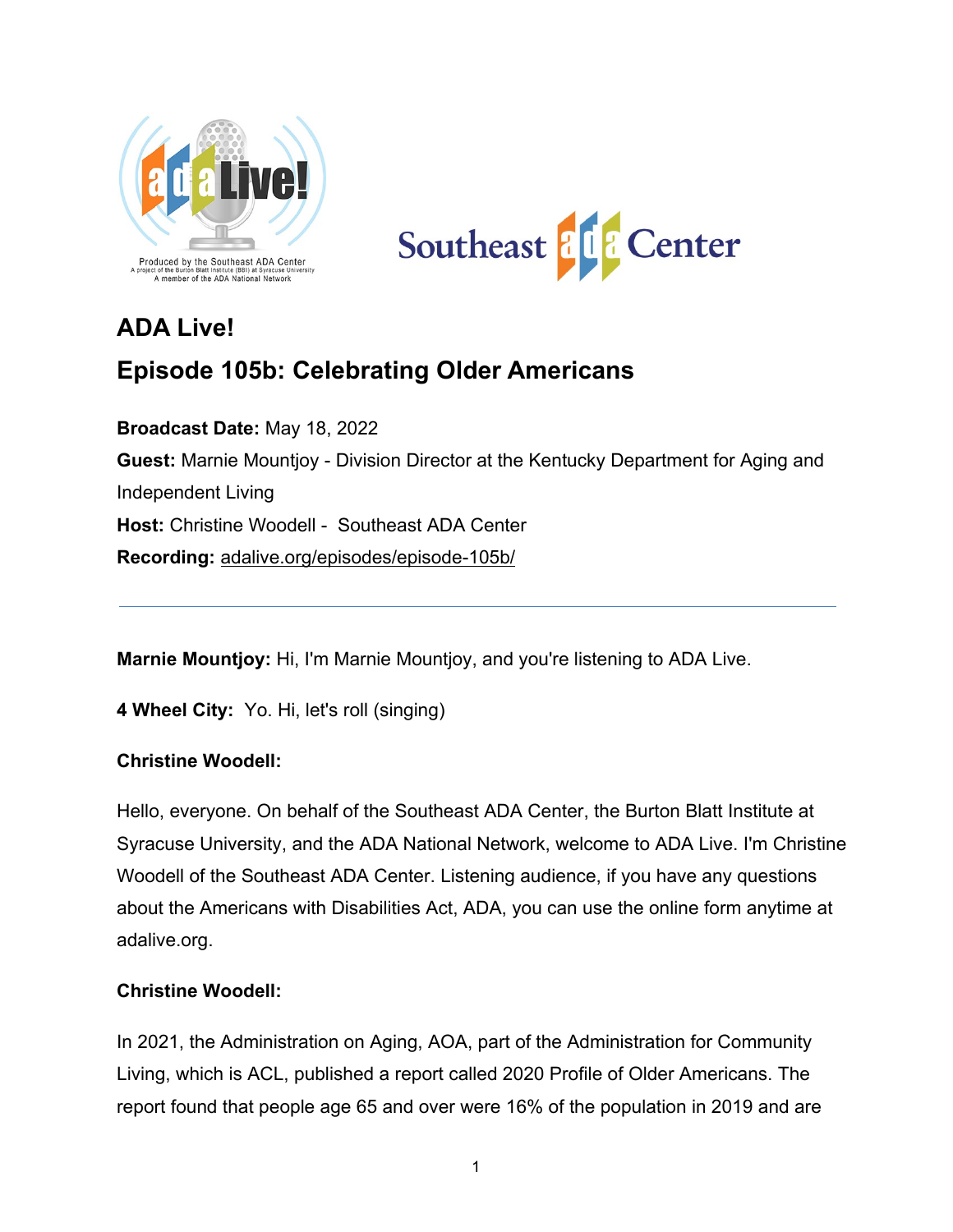expected to be 22% of the population by 2040. They also found that 19% of adults age 65 and older reported in 2019 that they could not function at all or had a lot of difficulty with at least one of these six areas of functioning: hearing, seeing, communication, cognition, self-care, and mobility. By far, most people reported having difficulty with their mobility.

## **Christine Woodell:**

Aging brings up a lot of unknowns around independent living, caregiving, and health to name just a few. As we look at how to meet the needs of older Americans and in celebration of Older Americans Month in May, we are welcoming our guest Marnie Mountjoy, division director at the Kentucky Department for Aging and Independent Living. Hi, Marnie. It's great to have you joining us today.

# **Marnie Mountjoy:**

Thank you for having me.

## **Christine Woodell:**

Well, I'd like to start out by learning about the Kentucky Cabinet for Health and Family Services and the Department for Aging and Independent Living, also known as DAIL and abbreviated as D-A-I-L. Can you tell us more about the services this agency provides in Kentucky?

# **Marnie Mountjoy:**

Sure. Like you said, we are the Department for Aging and Independent Living, located within the Cabinet for Health and Family Services. We are the state agency that's designated to oversee the administration of statewide programs and services on behalf of Kentucky's elders and individuals with disabilities.

# **Christine Woodell:**

That is great. Is the Kentucky Department for Aging and Independent Living a direct service provider to the aging population?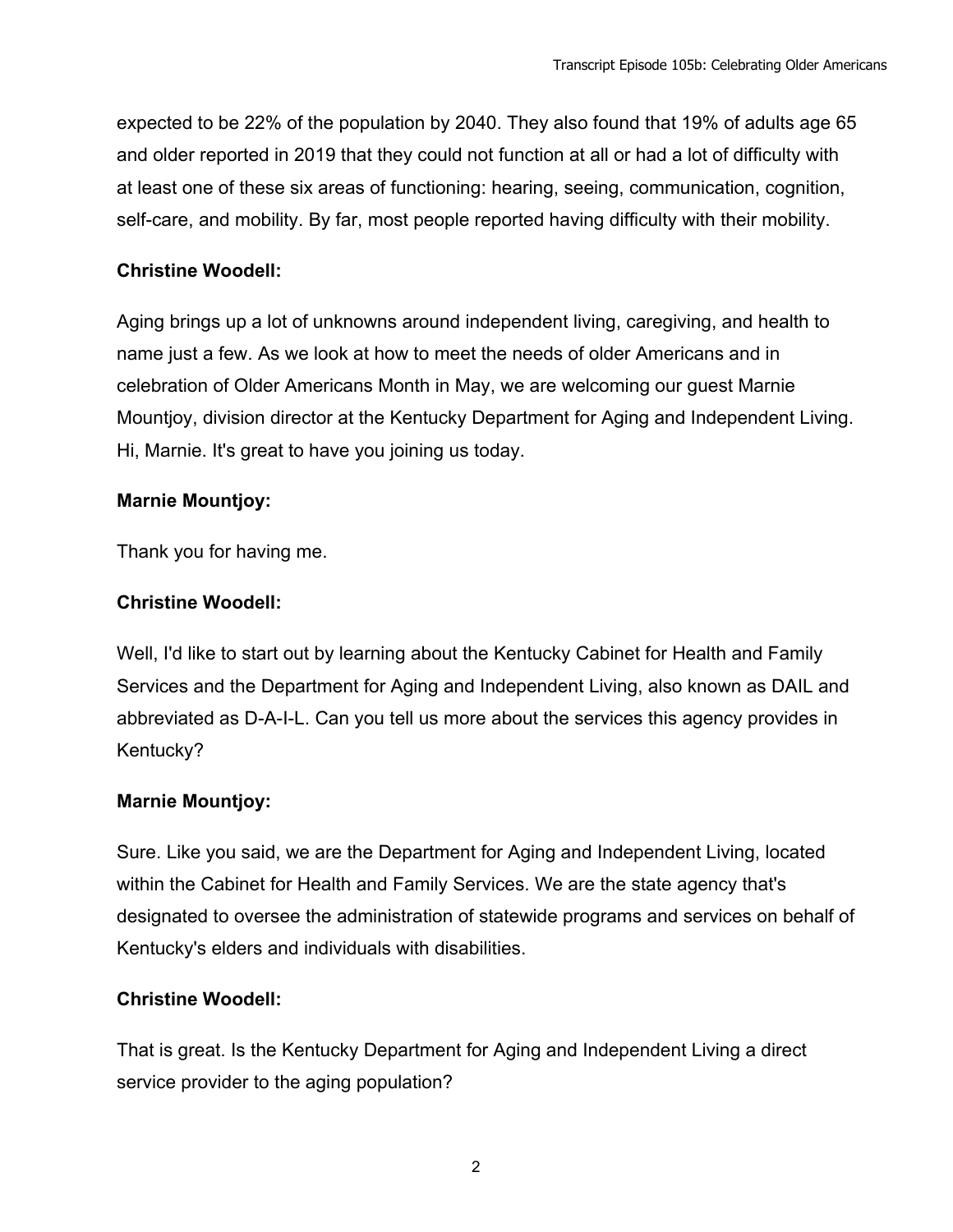### **Marnie Mountjoy:**

That's going to be a yes and no answer. We work with some community partners in the network of aging advocates, but we also do administer some programs to the elderly in Kentucky, such as our Hart-Supported Living Program and our State Health Insurance Assistance Program, and then our state guardianship program. But again, we do work with a network of service providers.

## **Christine Woodell:**

Well, who can refer someone needing service to the Kentucky Department for Aging and Independent Living, and what happens after that referral is made?

## **Marnie Mountjoy:**

Anybody can make a referral to our Department to help anybody that is in need of services, and then the next step depends on which program is the right fit for them. For example, we do have a toll-free state hotline where anybody can call in and make a referral for a senior or an individual with disabilities that's in needs of services.

#### **Marnie Mountjoy:**

Just to plug our phone number, that phone number is 877-925-0037. Again, 877-925- 0037. Then you can talk to somebody that can help determine what would be the best fit, what program would be the best fit for the individual in need, and we can get them directed to the services.

#### **Christine Woodell:**

Well, that's wonderful. That is wonderful. Can you give us some examples of when and how these agencies work together?

#### **Marnie Mountjoy:**

Sure. Some of our community partners that I touched on earlier would be the Area Agencies on Aging. The state's divided up into 15 regions and we work directly with the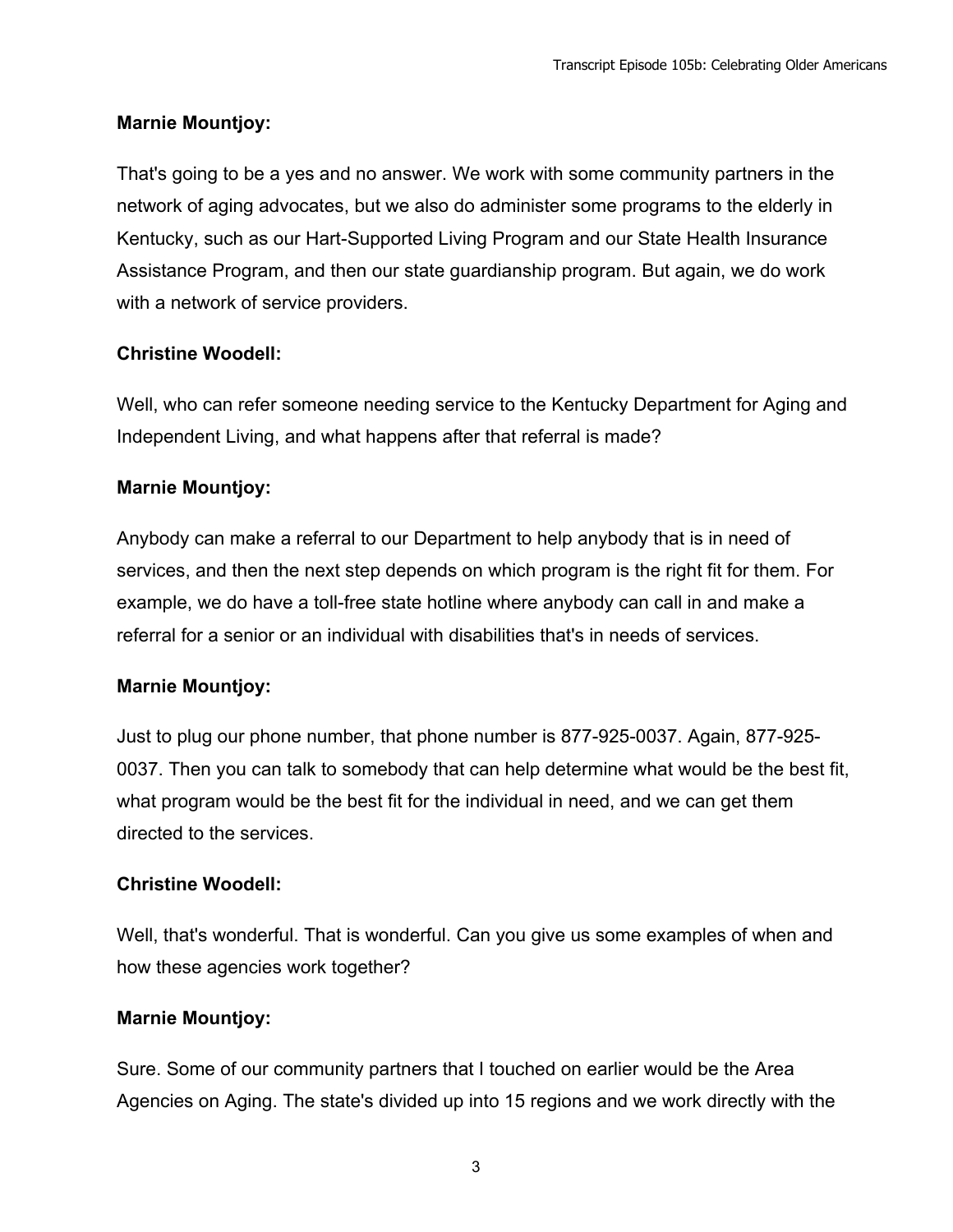Area Agencies on Aging. For example, the State Capitol is in Frankfurt, Kentucky, and that aging network provider is the Bluegrass Area Agency on Aging. We have 15 different ones across Kentucky. We also work with the Centers for Independent Living, the Community Mental Health Centers, and the Senior Centers that are located across Kentucky, but we're always looking for new partners and providers.

## **Christine Woodell:**

Well, that is wonderful that that kind of assistance exists out there. Does every state have a program like the Kentucky Department for Aging and Independent Living?

## **Marnie Mountjoy:**

Well, every state does have the designation of a State Unit on Aging, so that's under the Older Americans Act. In each state, it looks a little bit different under what services they provide. So, each State Unit on Aging will provide those core services that are available under the Older Americans Act, such as home-delivered meals, supportive services, elder abuse awareness and prevention. Those are those core services that are available. Like I said, each state's a little bit different. For example, in Kentucky, we also administer our state guardianship program and we work with the Department of Medicaid Services to help administer some of the home and community-based waivers.

# **Christine Woodell:**

That is wonderful. The Southeast ADA Center tries, when we get calls from our region, to be sure we recommend the correct thing. That's great to know. The COVID-19 pandemic has impacted older Americans at a much higher rate than other groups. What has the Kentucky Department for Aging and Independent Living done to help older Americans stay informed and safe and healthy?

# **Marnie Mountjoy:**

I think the biggest thing that we've done is right when the pandemic started, Governor Beshear made the commitment that any Kentuckian over the age of 60 would be eligible for a meal. He made that announcement on March 13th, 2020. It was the same day that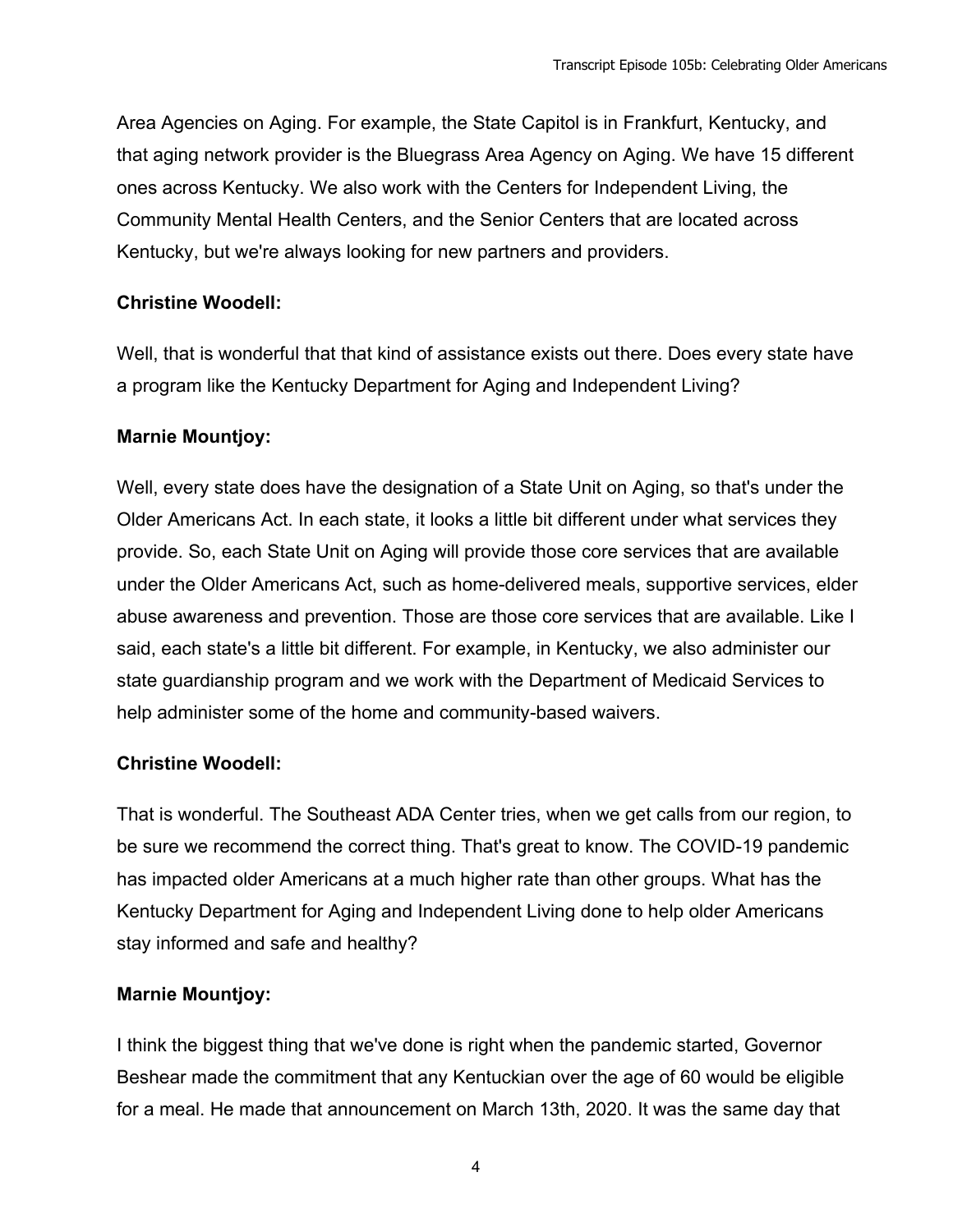we essentially shut down Kentucky and that senior centers were closed, but he wanted to make sure that no senior would go hungry. We have had a commitment to provide additional meals to some folks we've never even served before, that we've never touched before with our Aging Program. So, having the governor use his platform to get the word out about senior services has just been tremendous. And it's more than just a meal. We've been able to provide additional information about resources and supports that are available, such as the ADA Center. We've been working to make sure that seniors have everything they needed during the pandemic, such as information about vaccines.

## **Marnie Mountjoy:**

We worked really hard to do vaccines to those that were home-bound. We worked with our local health departments and pharmacies to get the vaccine delivered to those in the home. We worked with some of our transportation providers, such as the Community Action Network, to get seniors to vaccine sites. We also did a whole new program that's never been done before, and it's been very, very popular here in Kentucky as well as the rest of the United States. We've essentially done drive-through meals where seniors could drive to the senior center and pick up their meal and never get out of the car. The senior center staff will hand that meal to the seniors, and we've been able to hand out information, health information. We've been doing bingo. That was a huge hit. We would pass out meals with bingo numbers on the top of the boxes and seniors were able to call their local senior centers and find out what bingo numbers were drawn that day and to see if they had won any prizes.

# **Marnie Mountjoy:**

That has been really fun and appreciated. We've just been very creative. Our senior center directors deserve so much credit and recognition for all the great and wonderful things they've done to keep those seniors engaged and make sure somebody was checking on them during such isolating times.

#### **Christine Woodell:**

That is really wonderful. Add some fun into it.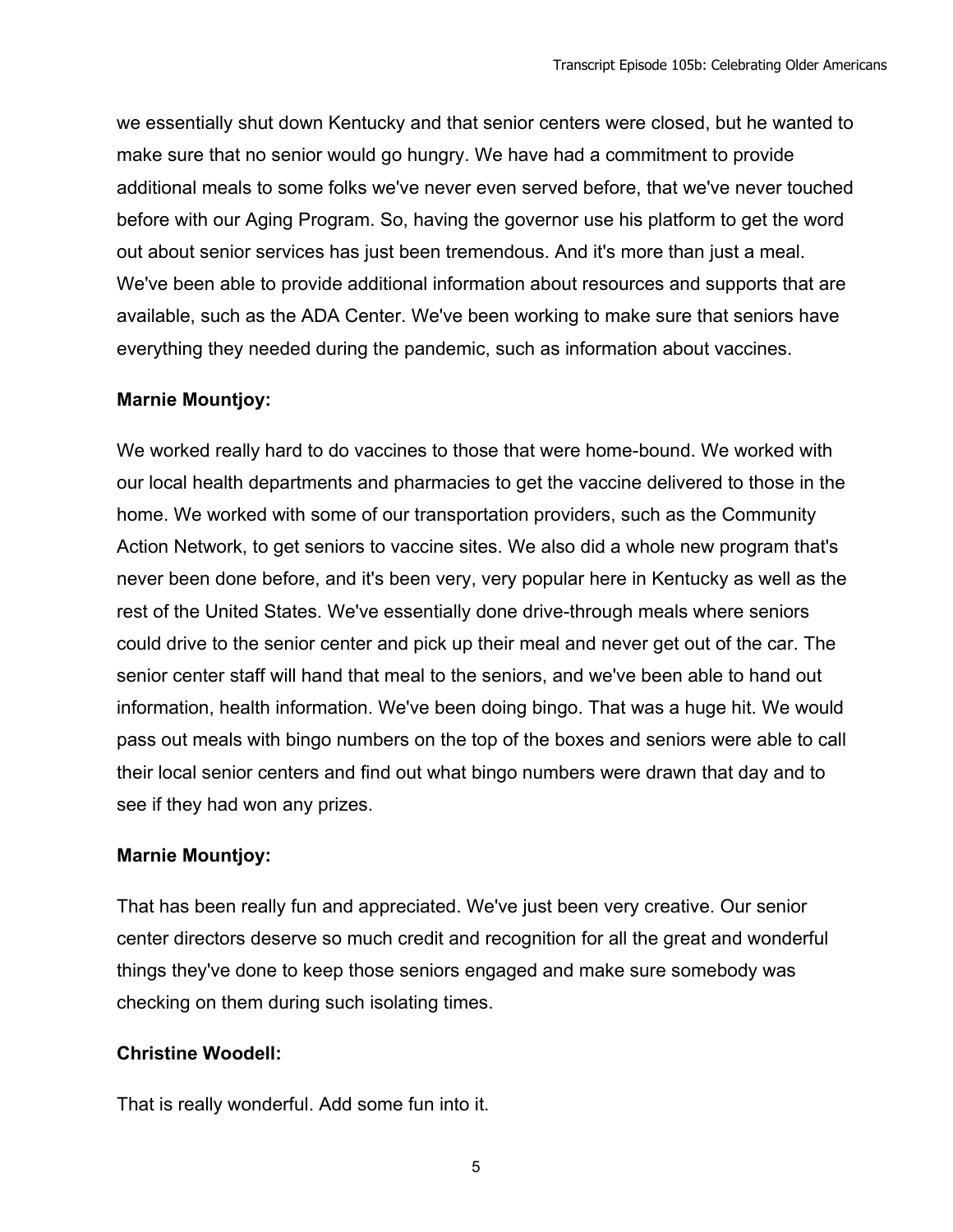## **Marnie Mountjoy:**

Yes.

#### **Christine Woodell:**

How has the pandemic changed or impacted the work of the Kentucky Department for Aging and Independent Living?

#### **Marnie Mountjoy:**

So, like I touched on with the drive-through meals, we've really had to think outside of what our normal operations would be. The Administration on Community Living, that's our federal funding agency that gives us funds for the services under the Older Americans Act, they have allowed us to be more flexible with our programming. The drive-through meals has been something that's been very popular and we wouldn't have been able to do without them. We've also tried to come up with some other programs that are local to here in Kentucky.

#### **Marnie Mountjoy:**

One that we had developed, we call Seniors Helping Seniors. We partnered with the Kentucky Department of Education and their HOSA students, that's the Health Occupation Students of America. It's a club for students in high school. What we did was we pair up senior citizens in the community and seniors in high school and just had a telephone program where they would call each other and check in and touch base. We've had some really great stories come out about the connections that the senior students had made and how much they enjoyed the program and how much it has meant to them. That program really took off in our western part of the state and had great support by local businesses and banks and daycare centers and elementary schools that began writing cards and coloring pictures for these seniors. It's just been phenomenal.

#### **Marnie Mountjoy:**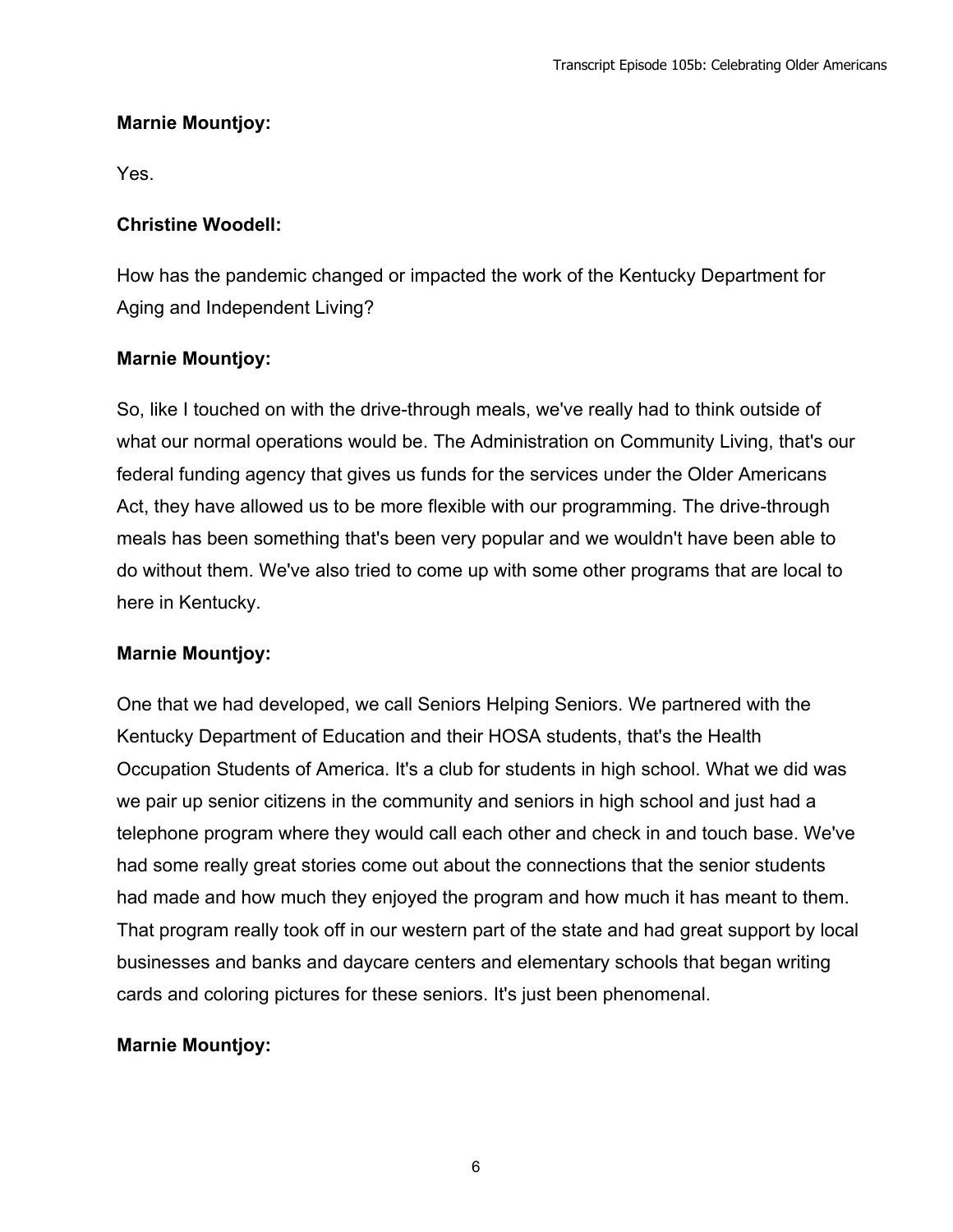Another interesting thing that we've done is we're partnering with the National Foundation to End Senior Hunger and the state of Georgia. We received a grant from the Administration on Community Living to look at disaster preparedness, emergency plans. How did we respond during the pandemic? We're really examining how senior centers responded during the pandemic, making sure that seniors were still receiving those meals, that they were still engaged, that we were making sure that we were checking on those seniors that were isolated and home alone.

# **Marnie Mountjoy:**

That's been another really interesting project and we're moving into year three of that project and where we're going to be working together and hosting some meetings with stakeholders to make sure that we have the plans in place that are necessary for when the next disaster strikes. Because here in Kentucky, we've seen it before, one day it's going to rain, the next day it's an ice storm. And we had those devastating tornadoes back in December. So, we know a disaster's going to strike Kentucky at some point. We just want to be prepared as best we can.

# **Christine Woodell:**

Well, that sounds wonderful for the seniors and the project with the seniors and the students. That just sounds great. Thank you so for your comments. ADA Live listening audience, if you have questions about this topic or any other ADA Live topics, you could submit your questions online at www.adalive.org or call the Southeast ADA Center at 1- 404-541-9001. That's 1-404-541-9001. And now a word from this episode's sponsor.

# **Voice Over:**

The Kentucky Department for Aging and Independent Living, DAIL, oversees administration of statewide programs and services on behalf of Kentucky elders and individuals with disabilities. In partnership with Kentucky's Area's Agencies on Aging and Independent Living, Community Mental Health Centers, Center for Independent Living, and other community partners, DAIL provides leadership and addresses issues and circumstances that stand in the way of elders and individuals with disabilities achieving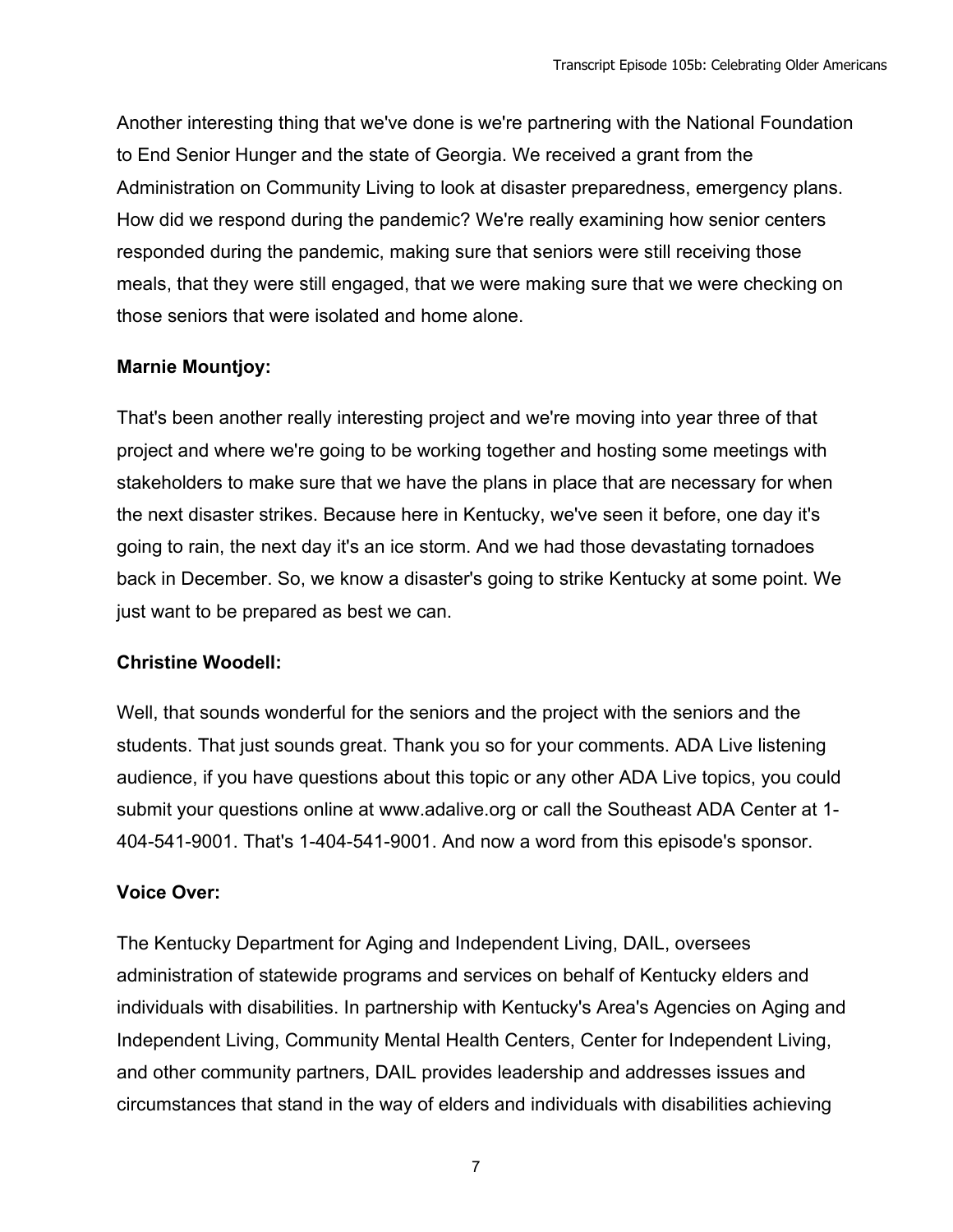the best possible quality of life. For more information on the Kentucky Department for Aging and Independent Living, visit their website at chfs.ky.gov.

### **Christine Woodell:**

Welcome back. We're talking with Marnie Mountjoy, division director at the Kentucky Department for Aging and Independent Living. Marnie, some of our listening audience may not know about the Olmstead decision. Olmstead is the name of the 1999 United States Supreme Court decision that held that people with disabilities have a qualified right to receive state-funded supports and services in their community rather than in institutions. I read on the Kentucky Cabinet for Health and Family Services website, the state has a Hart-Supported Living Program. Please tell us a little bit about this program. Did it come about because of the Olmstead Supreme Court decision?

## **Marnie Mountjoy:**

Actually, this program has been in place since 1992, so it's been around longer than that, than that court ruling. But it was first known as the Supported Living Program, but it was later renamed the Hart-Supported Living Program by the Kentucky legislators, after Jane Hart, who was a very strong advocate for disability rights here in Kentucky. That program is a state-funded program where individuals can apply on their behalf or on behalf of someone that they provide care for or a family member to help find or help fund unique programs, unique supports for that particular individual and their disability, to help them remain in the community setting of their choice. It's a very flexible program. We've funded things such as a fence in the backyard. We've done bathroom renovations. We've done assisted technology. We've done van modifications. So, again, it's very flexible to meet the specific needs of the individual.

# **Christine Woodell:**

Well, that really sounds wonderful. Wonderful. Marnie, we get numerous calls from seniors who just don't really see themselves as having a disability. Therefore, some seniors may not know they have legal protections under several non-discrimination civil rights laws, especially if they have a medical or mental health impairment. Do the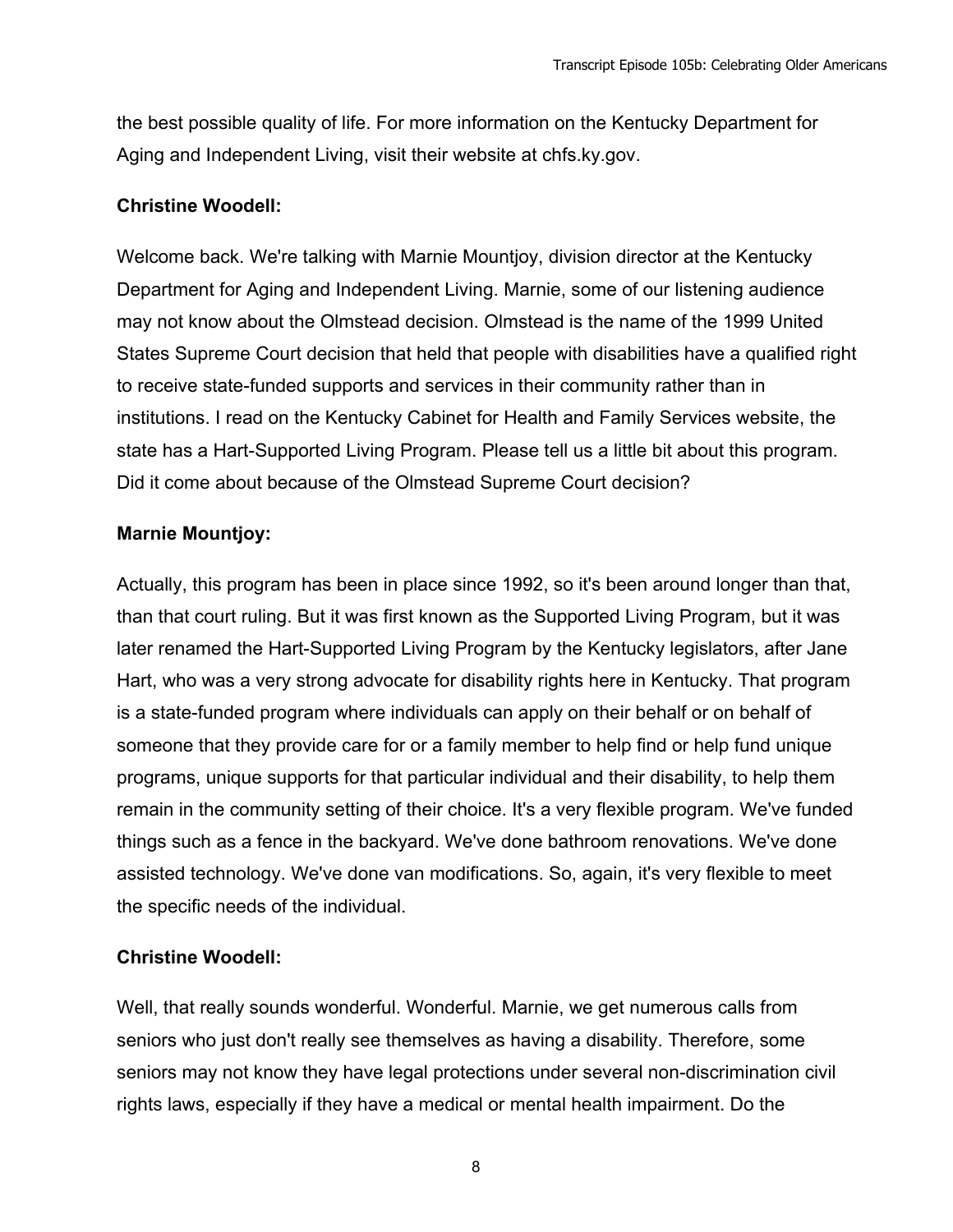Kentucky Department for Aging and Independent Living and the Kentucky Area Agencies on agencies went across this situation as well?

#### **Marnie Mountjoy:**

Yes, they really do. I think that's why it's so important to have such community partners, as you, the Southeast ADA Center, to help our seniors who feel like they've been discriminated against. We work with our legal service providers here in Kentucky, such as Legal Aid of the Bluegrass and Kentucky Legal Aid to help seniors that feel like they have been discriminated against. But having organizations such as yours is so important because we can do so much more outreach and help seniors know that they have rights.

#### **Christine Woodell:**

What more do you think can be done to make older Americans aware of their rights under the Americans with Disability Act and other civil rights laws?

#### **Marnie Mountjoy:**

I think it's just the education and outreach, so working with our senior centers, working with our meal providers to send out information with home-delivered meals, just getting the word out as much as possible, using free and local information services, newsletters, PSAs through the radio. I think just anything we can to help seniors know what services and supports are available for them is the most important thing we can do.

#### **Christine Woodell:**

Absolutely. Each May, the Administration for Community Living, ACL, leads the nation's observance of Older Americans Month. The focus this year is aging in place, how older Americans can plan to stay in their home and live independently in their communities for as long as possible. What are the most pressing concerns or needs you see for aging adults who want to age in place?

#### **Marnie Mountjoy:**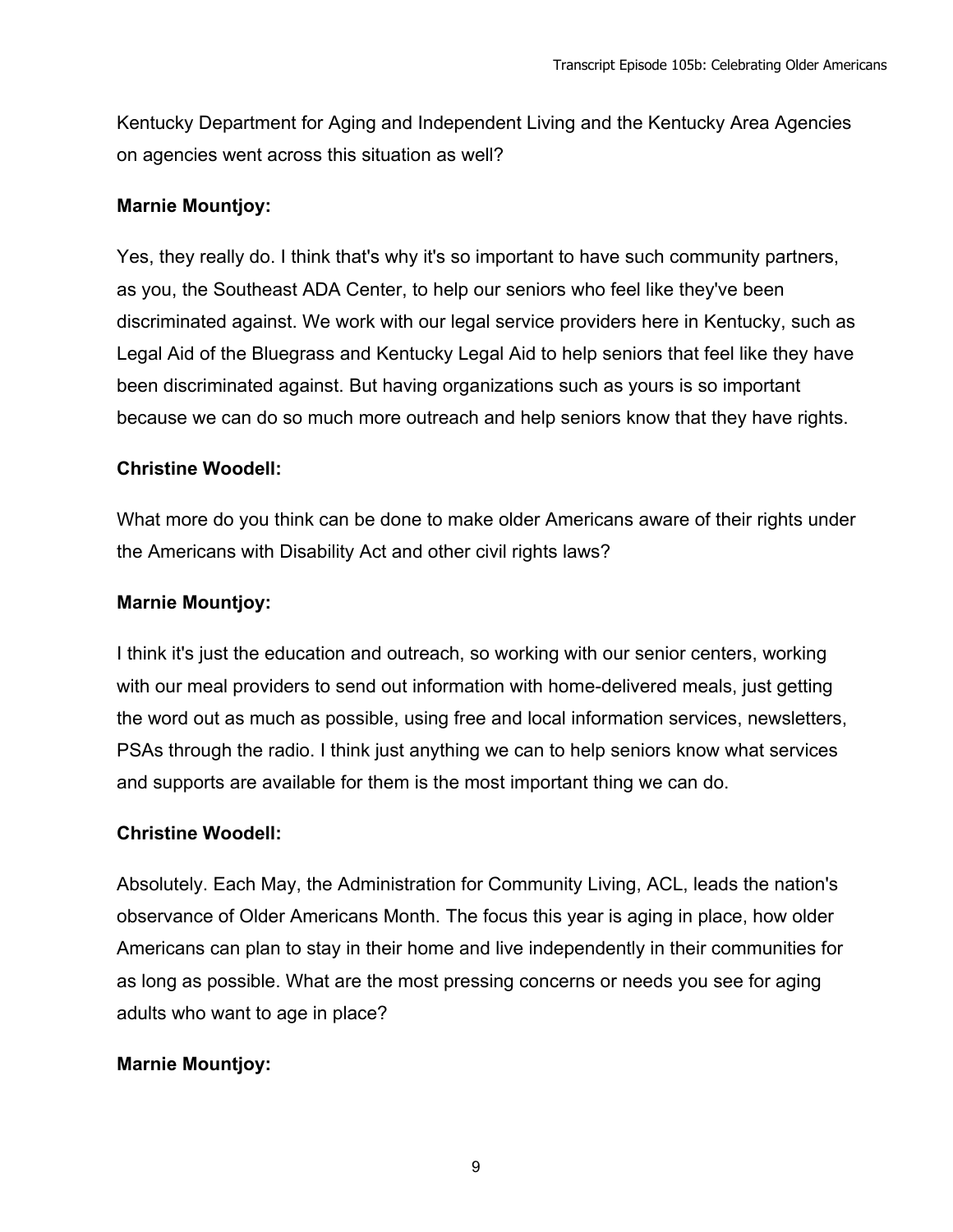I think the best thing that aging adults can do is to make that plan early on, even before they think they need any of the services and supports, because for a lot of the programs that we offer under the Older Americans Act through our Area Agencies on Aging, there are waiting lists. So, I think it's important to know or identify what needs you think you might have later on so that you can go ahead and get on those waiting lists for services.

# **Marnie Mountjoy:**

I think it's important to do some pre-planning, maybe starting off with minor home modifications, such as a grab bar in the bathroom or reinforcing the railing on your stairs. Just starting out with those small, little projects can really help, especially in reducing falls. That's a serious problem here in Kentucky. One fall can lead to a really long hospital stay, rehabilitation stay. And a lot of seniors unfortunately lose their independence after suffering some falls. So, it's important to have a safe home environment for where individuals can live.

# **Marnie Mountjoy:**

I think it's important to plan for those meals. As individuals age, I know they have a decreased appetite, but it's important to make sure that they have nutritious food in their home. And so our providing meals to seniors is a priority for the governor and this last legislative session. The legislators committed to providing millions of more funding to make sure that we don't have any seniors over the age of 60 in Kentucky waiting to get a nutritious meal.

# **Christine Woodell:**

That is wonderful. That is wonderful. What are the plans for the Kentucky Department for Aging and Independent Living and Area Agencies on Aging to celebrate and recognize Older Americans Month?

# **Marnie Mountjoy:**

We really asked at the Department for Aging and Independent Living, we really asked the Area Agencies on Aging, sometimes we call them triple A's, we asked the triple A's to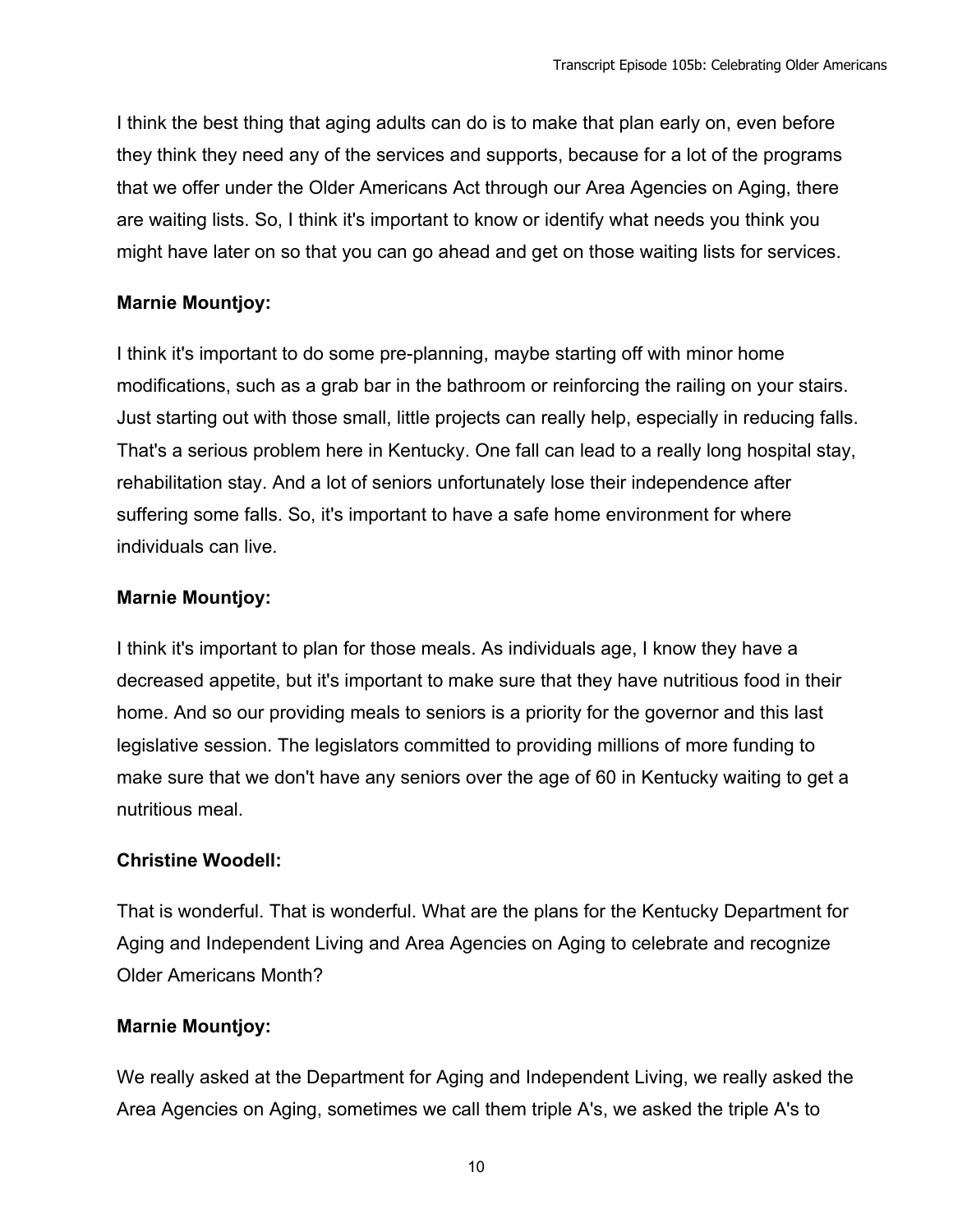focus on a local level and make sure that they have lots of engaging activities for seniors at the local level. And senior centers are open now. We're welcoming seniors after the pandemic, after the COVID restrictions. We've welcomed seniors back into senior centers and we're reengaging them and they are reestablishing those friendships that they've missed when they haven't been in the senior center. So, one of the big things this month is senior games. That's a big thing in Kentucky where senior centers participate in games and activities, a little competition among friends. Pickleball is one. Bowling is another popular senior game here in Kentucky. That's been great that we've been able to have the senior games again.

## **Marnie Mountjoy:**

One of my favorite things about the senior games here in Kentucky is in the Kentucky River Area Agency on Aging region, so in the Eastern Kentucky part of the state, they have cheerleaders. They have senior cheerleader groups and those seniors take it very seriously. They do community fundraisers so that they can have uniforms and they compete against other counties. They travel from county to county in that region to do cheerleading competitions. Oh, it's funny. It's heartwarming. I cry every time I see them. It's just so great. And then of course it's prom season, so there are senior centers that are having proms as well as part of their Older Americans Act Month activity. It's just a great time to be a Kentuckian.

# **Christine Woodell:**

Well, that is really wonderful. Certainly, isolation is so destructive for people. That's wonderful to have that kind of support in your community. What supports and services do you provide for people who are caregivers for older parents and other adults?

# **Marnie Mountjoy:**

Sure. We work with our aging network to provide the National Family Caregiver Support Program. That's a federally funded program to help caregivers of those who are elderly. We also have our Medicaid home and community-based waivers to help individuals stay in their homes, in the community setting of their choice, to get those services and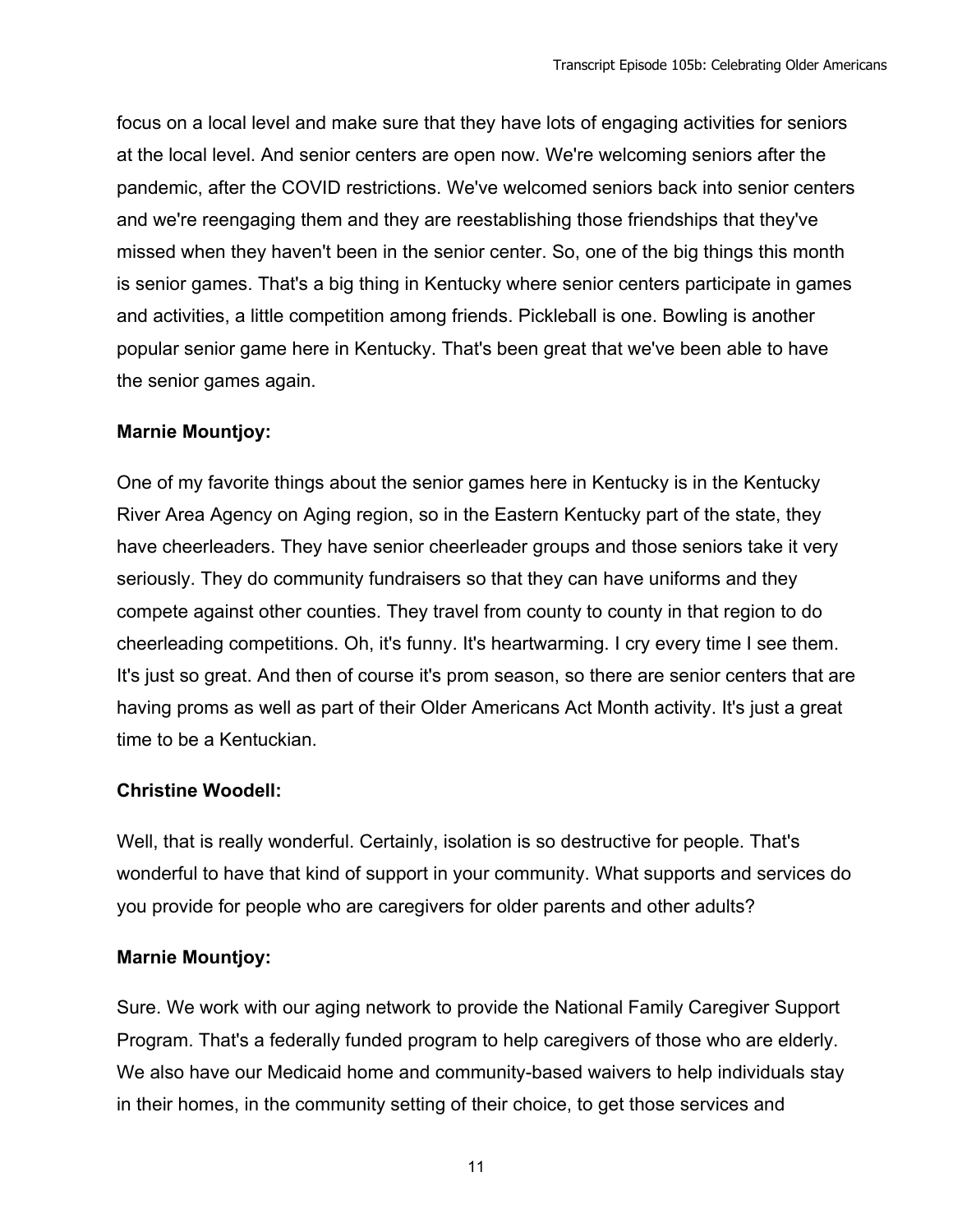supports because we want to delay nursing home placement as long as possible. We want people to stay in their own home. We want people to stay with their family members, where they feel safe, where they feel comfortable, where they feel at home. And we want to provide as much programming as we can to keep people at home.

#### **Christine Woodell:**

Well, I applaud you for all the wonderful things you're doing, and we want to thank you so much for being our guest today. You've shared some very valuable information with us. The resources you shared as well as others on the topic of aging and disability are posted in the resource list for this ADA Live episode. Listeners, you can access all ADA Live episodes with archived audio, accessible transcripts, and resources on our website at adalive.org. Listen to the SoundCloud ADA Live channel at soundcloud.com/adalive. Download ADA Live to your mobile device and your podcast app by searching for ADA Live. We also invite you to tune into our companion podcast, Disability Rights Today, for in-depth discussions on important court cases that shape the Americans with Disabilities Act. Learn more and listen at disabilityrightstoday.org.

# **Christine Woodell:**

Do you have questions about the Americans with Disabilities Act? Use the online form at adalive.org or contact your regional ADA Center at 1-800-949-4232. All calls are free and confidential. ADA Live is a program of the Southeast ADA Center, the Burton Blatt Institute at Syracuse University, and a collaboration with the Disability-Inclusive Employment Policy Rehabilitation Research and Training Center. Our producer is Celestia Ohrazda with Beth Miller Harrison, Mary Morder, Emily Ruber, Marsha Schwanke, Chase Coleman, and Barry Whaley. Our music is from 4 Wheel City, The Movement 4 Improvement. See you next episode.

**4 Wheel City:** (rapping)

[End of Transcript]